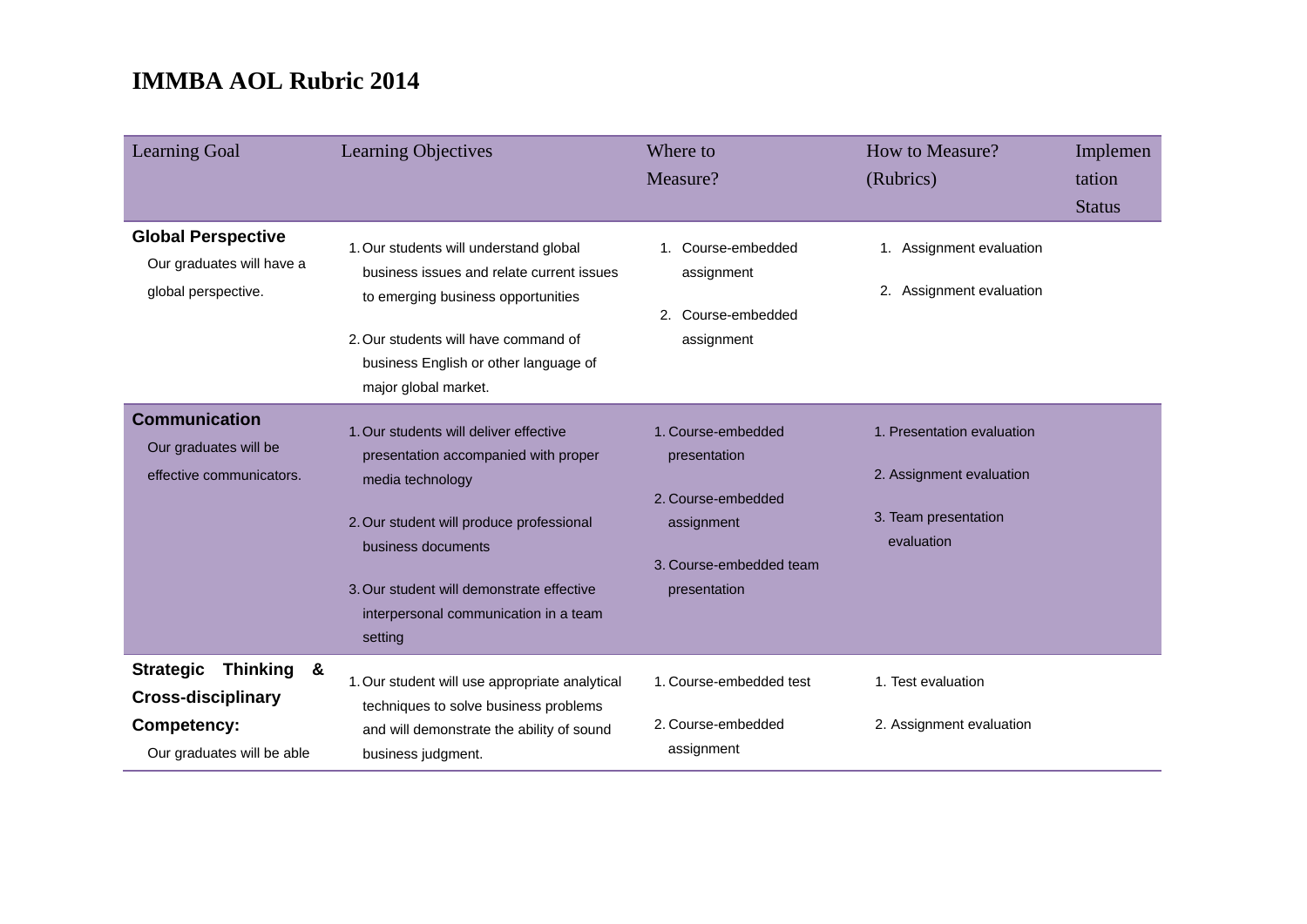| to strategically analyze<br>business cases and | 2. Our students will synthesize different    |                    |                            |
|------------------------------------------------|----------------------------------------------|--------------------|----------------------------|
| integrate different                            | discipline areas                             |                    |                            |
| disciplines in solving                         |                                              |                    |                            |
| business problems.                             |                                              |                    |                            |
| <b>Domain Expertise in IT</b>                  | 1. Our students will build IT/Media industry | 1. Course-embedded | 1. Presentation evaluation |
| and Media Industry                             | specific knowledge and understand the        | presentation       |                            |
| Our graduates will develop                     | key issues.                                  |                    | 2. Presentation evaluation |
| professional skills and exhibit                | 2. Our students apply domain expertise to    | 2. Course-embedded |                            |
| professional competencies.                     | the business problems in the IT and          | presentation       |                            |
|                                                | Media Industry.                              |                    |                            |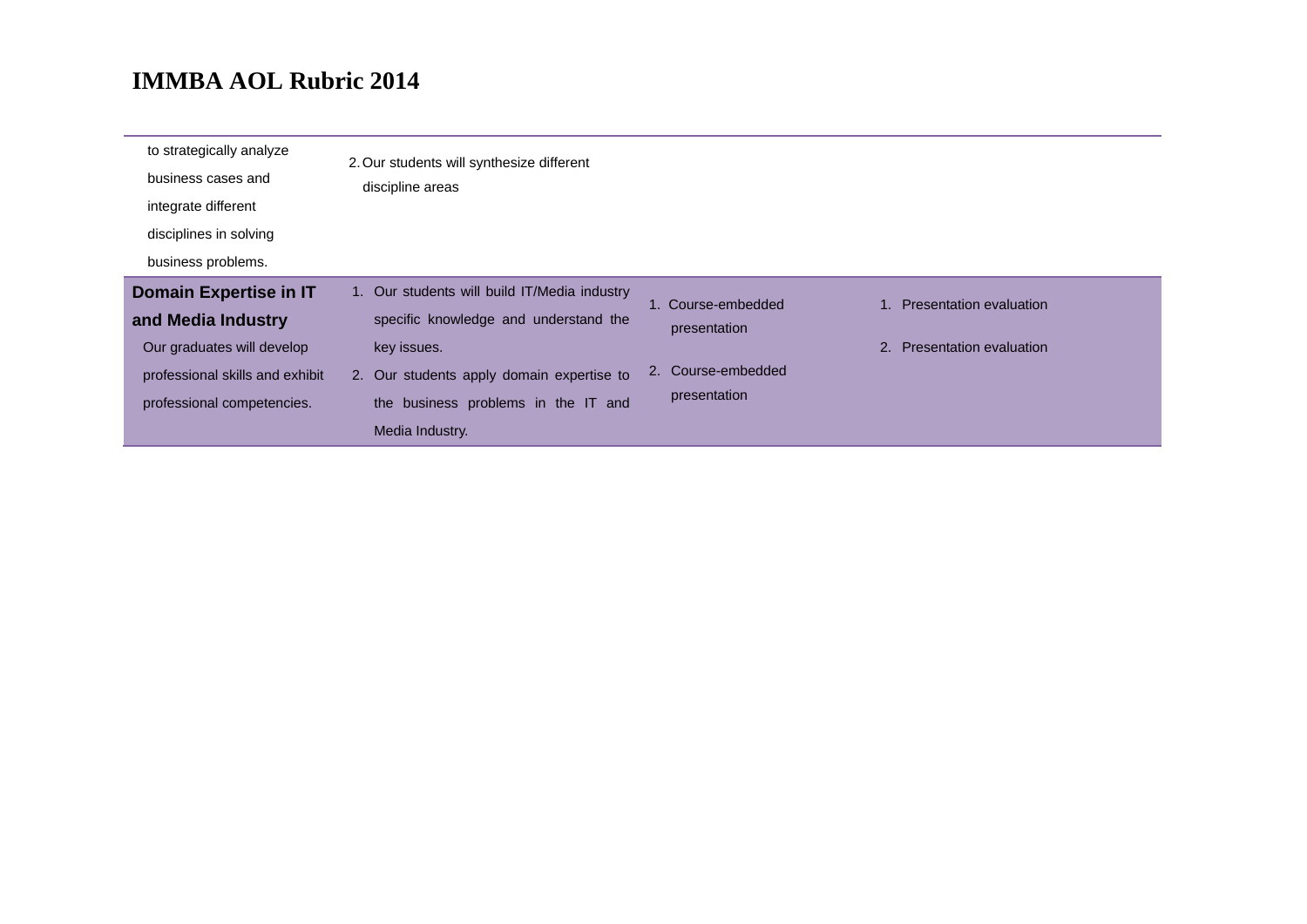#### Rubrics to assess achievements of learning objectives

#### **L1. Global Perspective: Our graduates will have a global perspective.**

### **L11. Our student will define global business issues and relate these to emerging business opportunities**

|                               | Performance Levels                       |                                           |                                               |
|-------------------------------|------------------------------------------|-------------------------------------------|-----------------------------------------------|
| Traits                        | 1 (Fails to Meet Expectations)           | 2 (Meets Expectations)                    | 3 (Exceeds Expectations)                      |
| 1. Identification of global   | No or incomplete identification of some  | Some identification of most of the        | Clear and detailed identification of relevant |
| issues                        | or all of the following relevant global  | relevant issues from the economic,        | issues from the economic, cultural, legal,    |
|                               | issues from the economic, cultural,      | cultural, legal, and demographic          | and demographic perspectives.                 |
|                               | legal, and demographic perspectives.     | perspectives.                             |                                               |
| 2. Analysis of global issues  | No analysis of impact of relevant global | Some analysis of impact of global issues; | Clear, accurate and detailed analysis of      |
|                               | issues; erroneous analysis of impact     | some inaccuracies in analysis             | impact of relevant global issues              |
| 3. Application of analysis to | No application of analysis to specific   | Some application of analysis to specific  | Clear application of analysis to global       |
| global business situation     | global business situation; incorrect     | global business situation, weak           | business situation; valid conclusions and     |
|                               | conclusions or recommendations made.     | conclusions or recommendations made       | good recommendations given                    |
| 4. Cultural differences       | Fails to adjust for cultural differences | Some consideration given to cultural      | Extensive consideration given to cultural     |
|                               |                                          | differences                               | differences, including appropriate            |
|                               |                                          |                                           | modification of communication                 |
| 5. Business Ethics and Social | Fails to understand the ethical issues   | Some understanding of the ethical issues  | Extensive understanding of the ethical        |
| Responsibility                | and responsibility of the firm.          | and responsibility of the firm            | issues and responsibility of the firm         |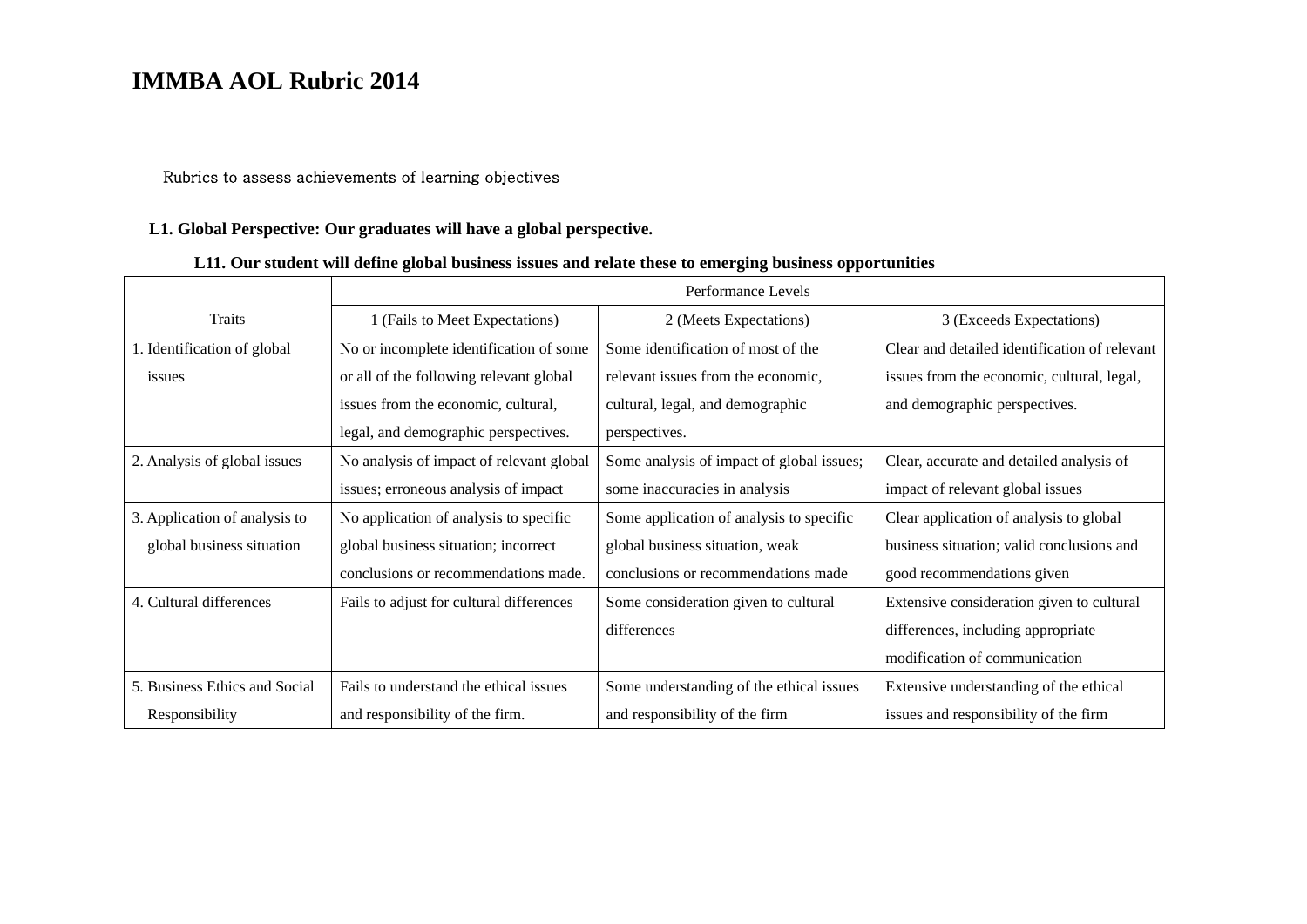|                  | Performance Levels                       |                                          |                                            |  |
|------------------|------------------------------------------|------------------------------------------|--------------------------------------------|--|
| Traits           | 1 (Fails to Meet Expectations)           | 2 (Meets Expectations)                   | 3 (Exceeds Expectations)                   |  |
| 1. Knowledge     | A few of the required elements           | Some of the required elements            | Most of the required elements (vocabulary, |  |
|                  | (vocabulary, structures, and/or cultural | (vocabulary, structures, and/or cultural | structure, and/or cultural context) are    |  |
|                  | context) are complete and correct.       | context) are complete and correct.       | complete and correct.                      |  |
|                  |                                          |                                          |                                            |  |
| 2. Comprehension | The response shows little understanding  | The response shows some understanding    | The response for the most part shows       |  |
|                  | of main ideas and/or details             | of main ideas and details.               | understanding of main ideas and most       |  |
|                  |                                          |                                          | details.                                   |  |
| 3. Communication | The communication skills and             | The communication skills and strategies  | The communication skills and strategies    |  |
|                  | strategies are minimally evident,        | are somewhat complete, appropriate       | are mostly complete, appropriate and       |  |
|                  | appropriate, and/or correct.             | and/or correct.                          | correct.                                   |  |
|                  |                                          |                                          |                                            |  |

### **L12. Our students will have command of business English or other language of major global market**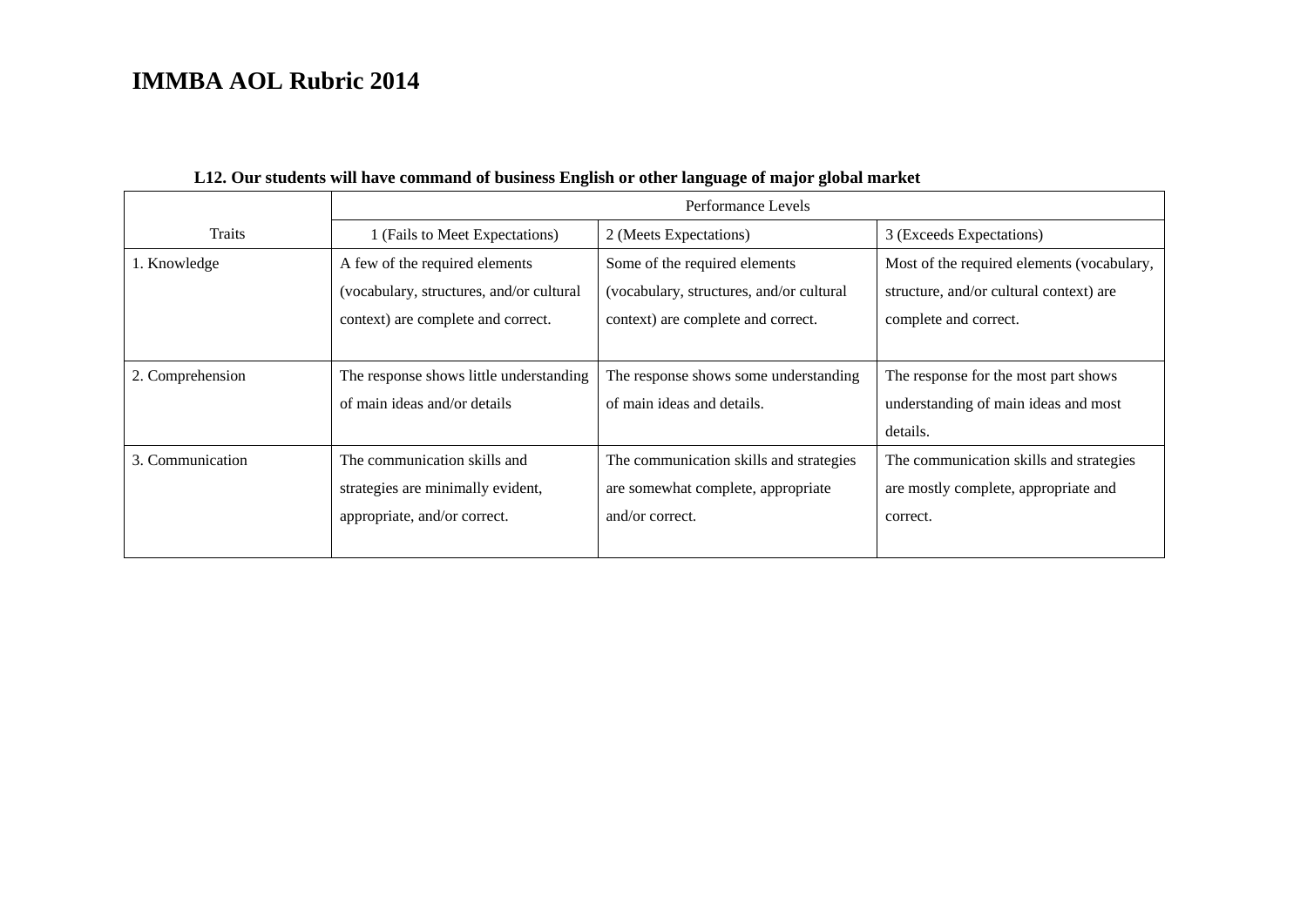#### **L2: Communication: our graduates will be effective communicators**

Traits Performance Levels 1 (Fails to Meet Expectations) 2 (Meets Expectations) 3 (Exceeds Expectations) 1. Organization No opening statement or irrelevant statement; Loses focus more than once; does not manage time effectively. Has opening statement relevant to topic, and gives outline of speech; mostly organized with some transitions; allows enough time to deliver speech, although it could have been better editedHas a clear opening statement that catches audience's interest and gives overview; stays focused throughout. Has transition statement, ties sections together; effective time management. 2. Quality of slides Sloppy and/or unprofessional; may be difficult to read; many slides are superfluous. Readable, professional, appropriate number Readable, professional, imaginative and/or high quality (without being a distraction). 3. Voice quality and pace Demonstrates one or more of the following: mumbling, too soft, too loud, too fast, too slow, "umms." Can easily understand; appropriate pace and volume; delivery is mostly clear and natural Excellent delivery; conversational, modulates voice, projects enthusiasm, interest, confidence. 4. Mannerisms Demonstrates one or more distracting mannerisms, which may include bad posture, shifting feet, etc. No distracting mannerisms. Decent posture. Uses body language effectively (and naturally) to maintain audience's interest 5. Professionalism Makes excuses for the presentation; word choice is not appropriate for audience; inappropriately informal, does not stay "in role." Treats audience profession-ally, word choice is acceptable (does not use slang); keeps nervousness under control Treats audience professionally; confident, shows command of topic

**L21: Our students will deliver effective presentation accompanied with proper media technology**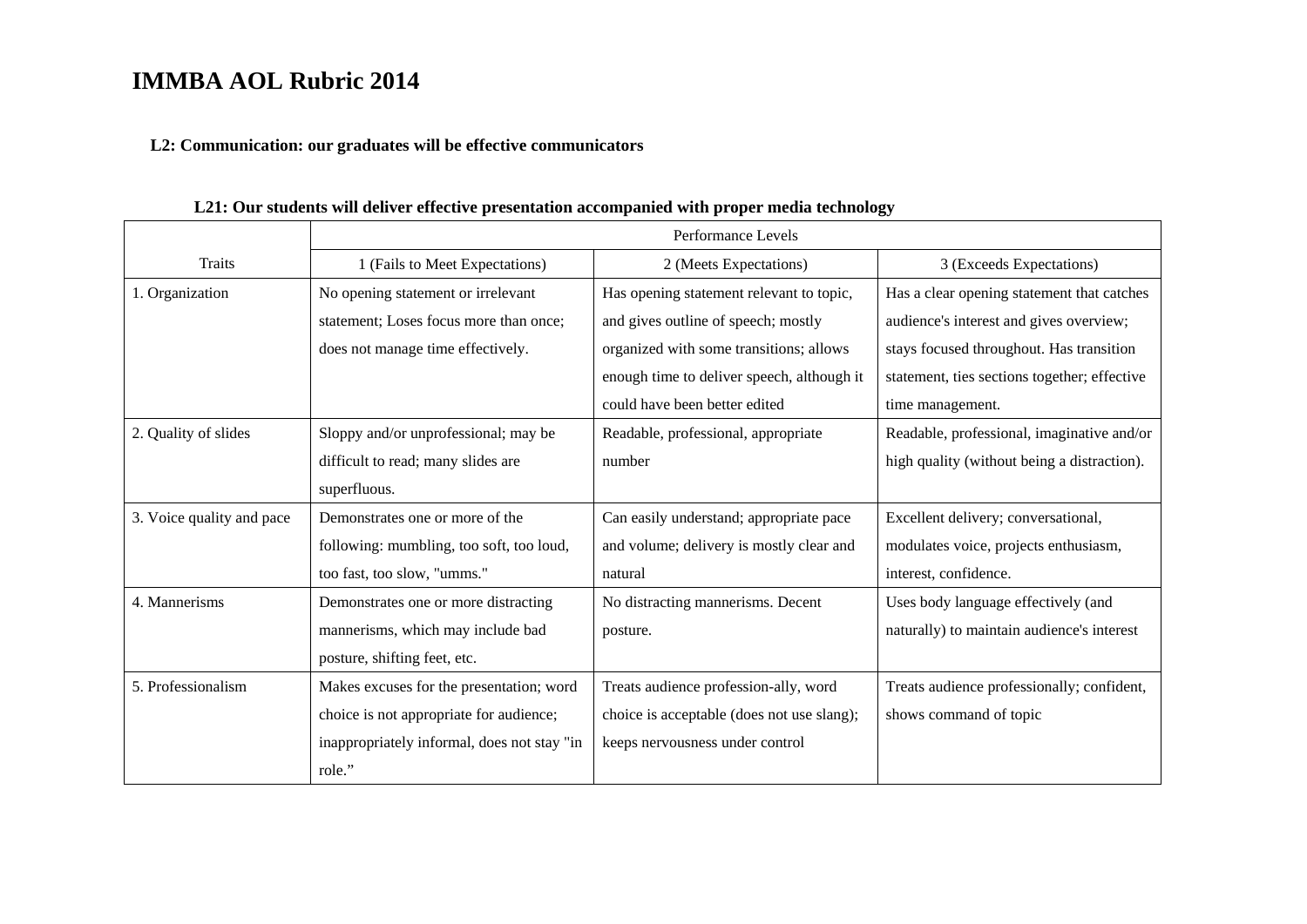| 6. Use of media/rapport | Relies heavily on slides or notes; makes    | Looks at slides to keep on track with       | Slides are used effortlessly to enhance  |
|-------------------------|---------------------------------------------|---------------------------------------------|------------------------------------------|
| with audience           | little eye contact; inappropriate number of | presentation; appropriate number of slides; | speech; speech could be effectively      |
|                         | slides (too many or too few).               | maintains eye contact most of the time.     | delivered without them; perfect eye      |
|                         |                                             |                                             | contact.                                 |
| 7. Ability to answer    | Cannot address basic questions.             | Can address most questions with correct     | Answers all questions with relevant,     |
| questions.              |                                             | information                                 | correct information; speaks confidently. |

### **L22. Our student will produce professional business documents**

|                           | Performance Levels                          |                                             |                                             |
|---------------------------|---------------------------------------------|---------------------------------------------|---------------------------------------------|
| Traits                    | 1 (Fails to Meet Expectations)              | 2 (Meets Expectations)                      | 3 (Exceeds Expectations)                    |
| 1. Clear introduction and | No or unclear introduction, and absence of  | Provides an introduction, present some but  | Provides a coherent introduction and        |
| background                | background information.                     | not all of the key background information.  | addresses key background issues             |
|                           |                                             |                                             | effectively.                                |
| 2. Discipline-related     | Discipline-specific concepts and issues are | Appropriately addresses most of the key     | Appropriately addresses all key discipline- |
| concepts and issues       | not identified or they are identified       | discipline-specific concepts and issues but | specific concepts and issues and most of    |
|                           | inappropriately.                            | omits or identifies a few of the minor      | the minor ones.                             |
|                           |                                             | ones.                                       |                                             |
| 3. Internally consistent  | Arguments are inconsistent, different parts | Most arguments are consistent, and most     | Arguments presented in the paper are        |
| arguments                 | of the paper do not relate well to each     | parts of the paper are integrated and they  | consistent and the different parts of the   |
|                           | other and they are inconsistent.            | are consistent.                             | paper are well integrated and consistent.   |
| 4. Logic and organization | Arguments are poorly organized, do not      | Most but not all of the arguments are well  | All arguments are well organized, flow      |
|                           | flow well, and are hard to follow.          | organized, flow logically, and are easy to  | logically, and are easy to follow.          |
|                           |                                             | follow.                                     |                                             |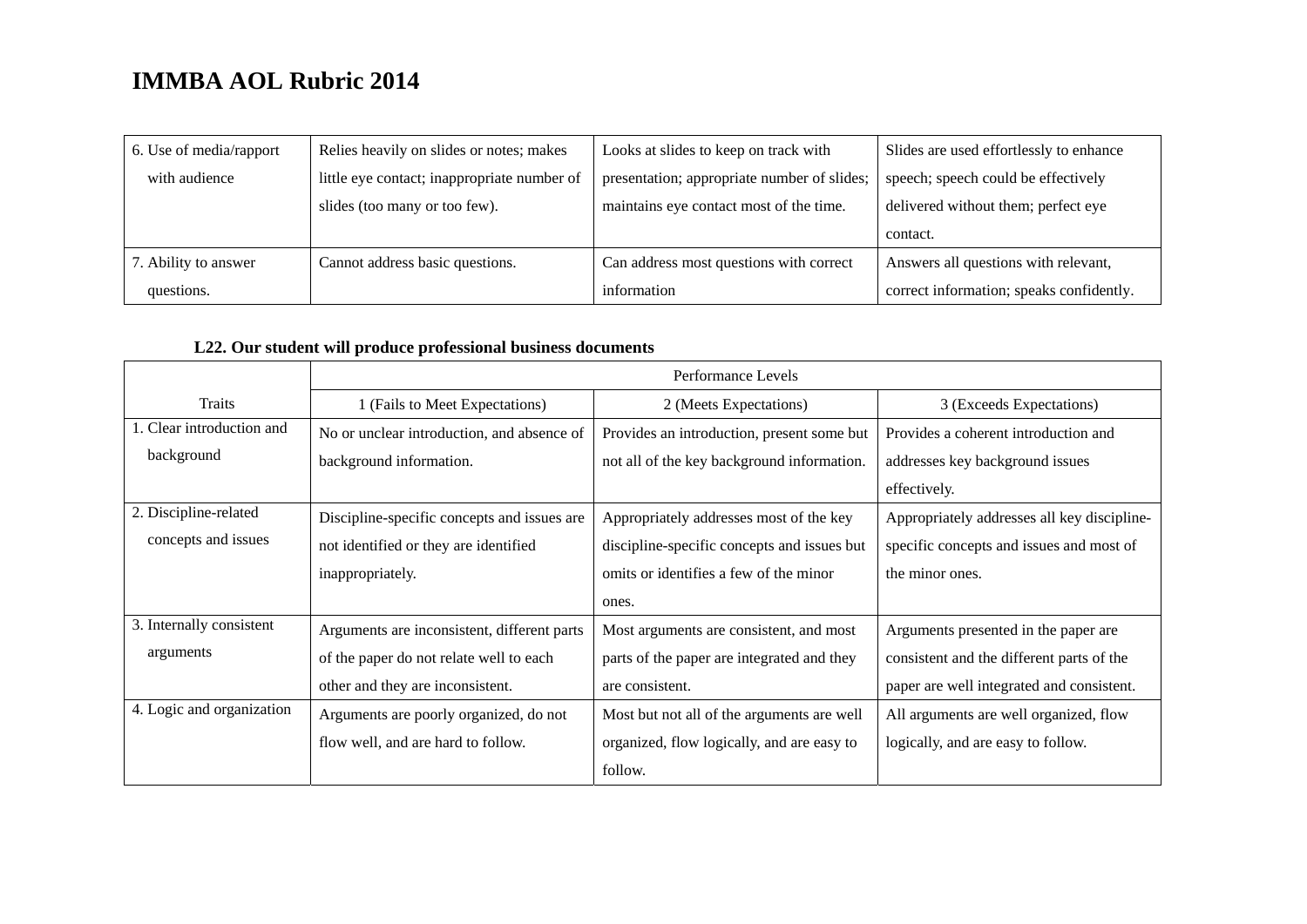| 5 Consistent conclusions | No or very weak connection between          | Reasonable connection between analysis      | Very strong connection between analysis     |
|--------------------------|---------------------------------------------|---------------------------------------------|---------------------------------------------|
|                          | analysis and conclusions                    | and conclusions; there may be minor         | and conclusions; there are no               |
|                          |                                             | inconsistencies                             | inconsistencies.                            |
| 6. Style and grammar     | Numerous spelling errors; inappropriate     | Few spelling errors, generally appropriate  | No or very minimal spelling, grammar,       |
|                          | grammar, sentence structure, and            | grammar, sentence structure, and            | sentence structure, and paragraphing        |
|                          | paragraphing used throughout the            | paragraphing.                               | errors.                                     |
|                          | document.                                   |                                             |                                             |
| 7. Effective literature  | No literature or used of inappropriate web- | Uses more than one research source but      | Uses multiple research sources and makes    |
| search skills            | based sources; sources are not come from    | demonstrates no attempt to incorporate      | effective use of current and reliable       |
|                          | professional literature; sources are not    | current information; most sources are       | information; sources are authoritative or   |
|                          | current and/or relevant.                    | authoritative or come from professional     | come from the professional literature;      |
|                          |                                             | literature; sources are generally current   | includes current relevant sources.          |
|                          |                                             | and relevant.                               |                                             |
| 8. Documents sources     | No or inconsistent references; evidence of  | Generally includes appropriate citations    | Includes appropriate citations within the   |
|                          | plagiarism.                                 | within the document and lists references at | documents and lists references that include |
|                          |                                             | the end of the documents; references are    | full bibliographic information for each     |
|                          |                                             | generally usable but may not contain the    | citation in the document; citations and     |
|                          |                                             | full bibliographic information; citations   | references are consistent throughout the    |
|                          |                                             | and references are generally consistent     | document.                                   |
|                          |                                             | throughout the documents                    |                                             |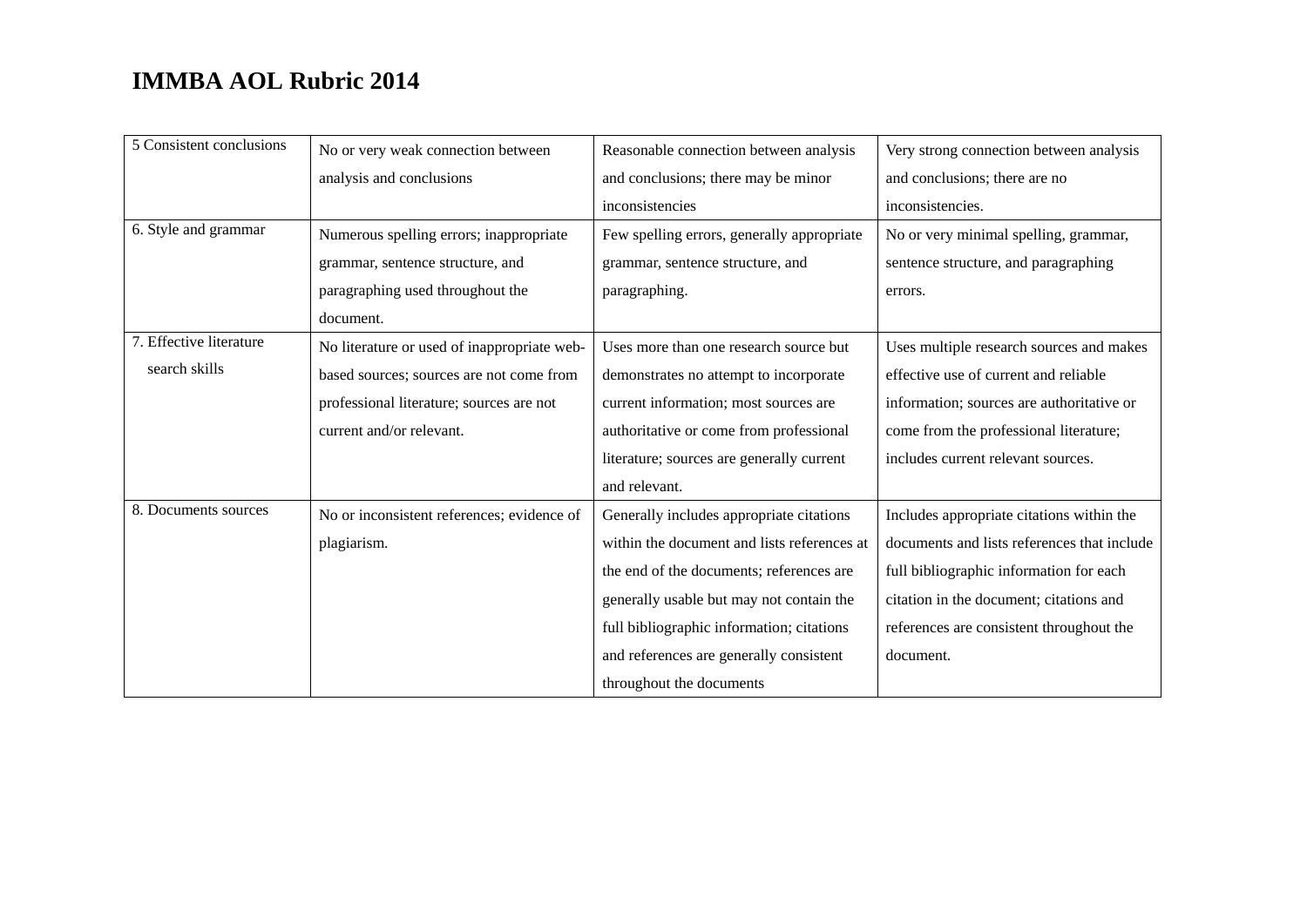|                         | Performance Levels                        |                                           |                                             |
|-------------------------|-------------------------------------------|-------------------------------------------|---------------------------------------------|
| Traits                  | 1 (Fails to Meet Expectations)            | 2 (Meets Expectations)                    | 3 (Exceeds Expectations)                    |
| 1. Commitment           | Seems reluctant to engage fully in        | Consistently demonstrates commitment to   | Follows up on ideas and suggestions from    |
|                         | discussions and task assignments          | the project by being prepared for each    | previous meetings and reports findings to   |
|                         |                                           | group meeting                             | the group                                   |
| 2. Balance between task | Focuses exclusively on task to be         | Balances the need for task                | Volunteers to assist others and shares      |
| and interpersonal       | accomplished without regard to team       | accomplishment with the needs of          | information openly                          |
| relations               | member or focuses exclusively on          | individuals in the group                  |                                             |
|                         | interpersonal relations without regard to |                                           |                                             |
|                         | task                                      |                                           |                                             |
| 3. Contributions        | Does not offer ideas or suggestions that  | Frequently offers helpful ideas or        | Listens actively and shows understanding    |
|                         | contribute to problem solving             | suggestions                               | by paraphrasing or by acknowledging and     |
|                         |                                           |                                           | building on others' ideas                   |
| 4. Stays on track       | Takes the group off track by initiating   | Introduces suggestions and ideas that are | Uses tact and diplomacy to alert group that |
|                         | conversations or discussions unrelated to | relevant to the task                      | focus has strayed from the task at hand     |
|                         | the task                                  |                                           |                                             |

#### **L23. Our students will demonstrate effective interpersonal communication in a team setting.**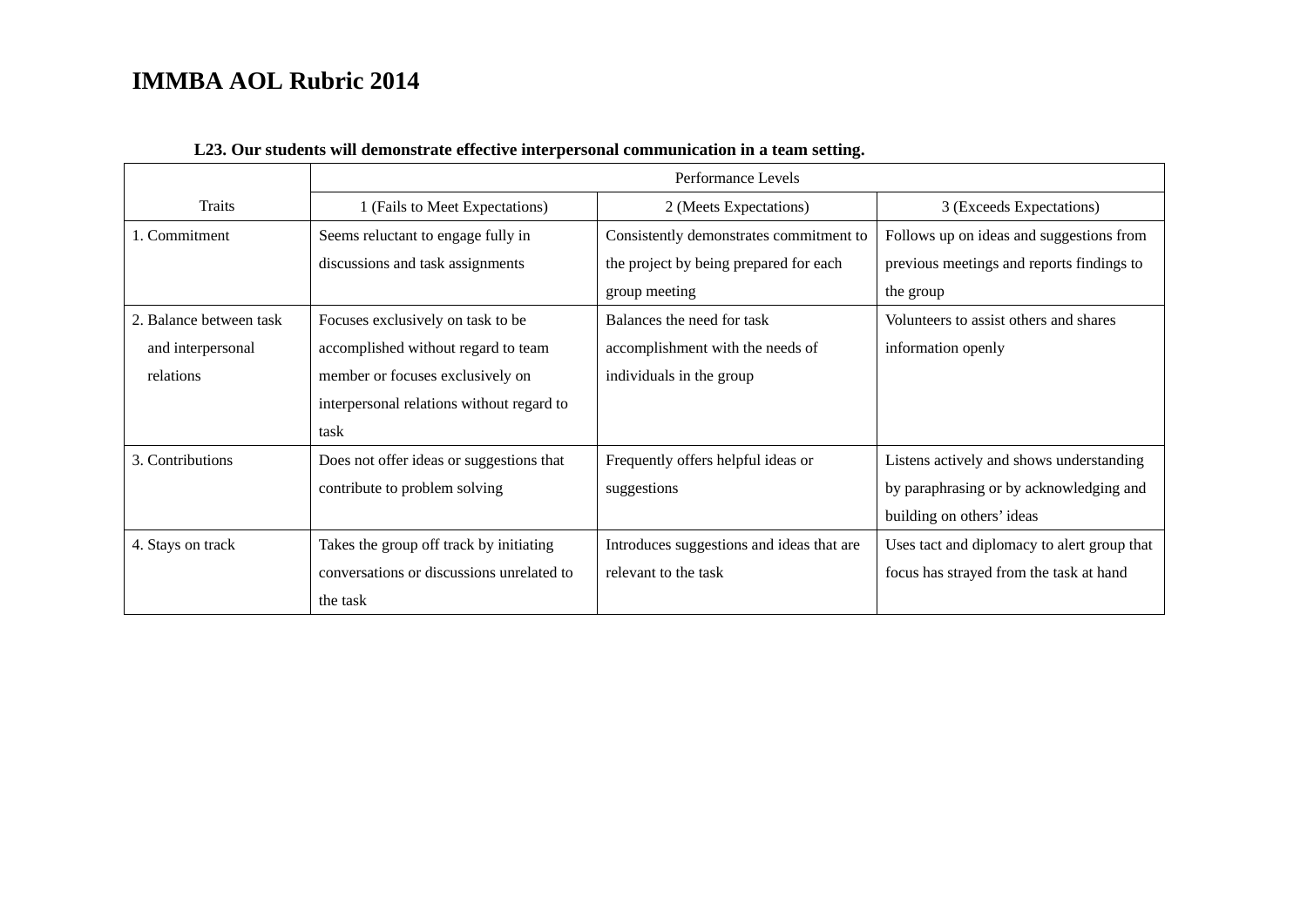**L3. Strategic Thinking & Cross-disciplinary Competency: Our graduates will be able to strategically analyze business cases and integrate different disciplines in solving business problems.** 

**L31. Our students will use appropriate analytical techniques to solve business problems and will demonstrate the ability of sound business judgment.** 

|                               | Performance Levels                         |                                            |                                              |
|-------------------------------|--------------------------------------------|--------------------------------------------|----------------------------------------------|
| <b>Traits</b>                 | 1 (Fails to Meet Expectations)             | 2 (Meets Expectations)                     | 3 (Exceeds Expectations)                     |
| 1. Factual knowledge          | Shows little knowledge of case facts,      | Shows solid understanding of case facts    | Shows through grasp of case facts and        |
|                               | makes factual mistakes                     |                                            | offers additional factual knowledge about    |
|                               |                                            |                                            | company or industry                          |
| 2. Application of strategic   | Misuses strategic analysis tools,          | Appropriately strategic analysis tools,    | Shows strong understanding and               |
| analytical Tools              | concepts, and techniques                   | concepts, and techniques                   | application of strategic analysis tools,     |
|                               |                                            |                                            | concepts, and techniques                     |
| 3. Application of financial   | Fails to incorporate financials into case  | Shows knowledge of ratios and trend        | Applies ratios and trend analysis to         |
| analysis                      | analysis or shows only limited attempts    | analysis; demonstrates understanding of    | develop sound judgments about company        |
|                               | to understand financials                   | firm's financial standing                  | situation and prospects; presents financial  |
|                               |                                            |                                            | analysis professionally                      |
| 4. Identification of case     | Neglects to identify case issues;          | Clearly identifies the key issues in the   | Develops a well-integrated statement of      |
| problems/issues               | recounts facts of case with little         | case and demonstrates understanding of     | the complex issues of the case and           |
|                               | analysis                                   | company's decision situation               | demonstrates understanding of situation      |
| 5. Generation of alternatives | Identifies weak or infeasible.             | Generates 2 or 3 feasible alternatives for | Develops 2 or 3 insightful alternatives for  |
|                               | alternatives with little attention to case | resolving the key issues of the case       | resolving the issues; offers specificity and |
|                               | issues                                     |                                            | originality                                  |
| 6. Recommendations            | Offers weak recommendations or pays        | Provides well-reasoned recommendations     | Integrates alternatives into a well-         |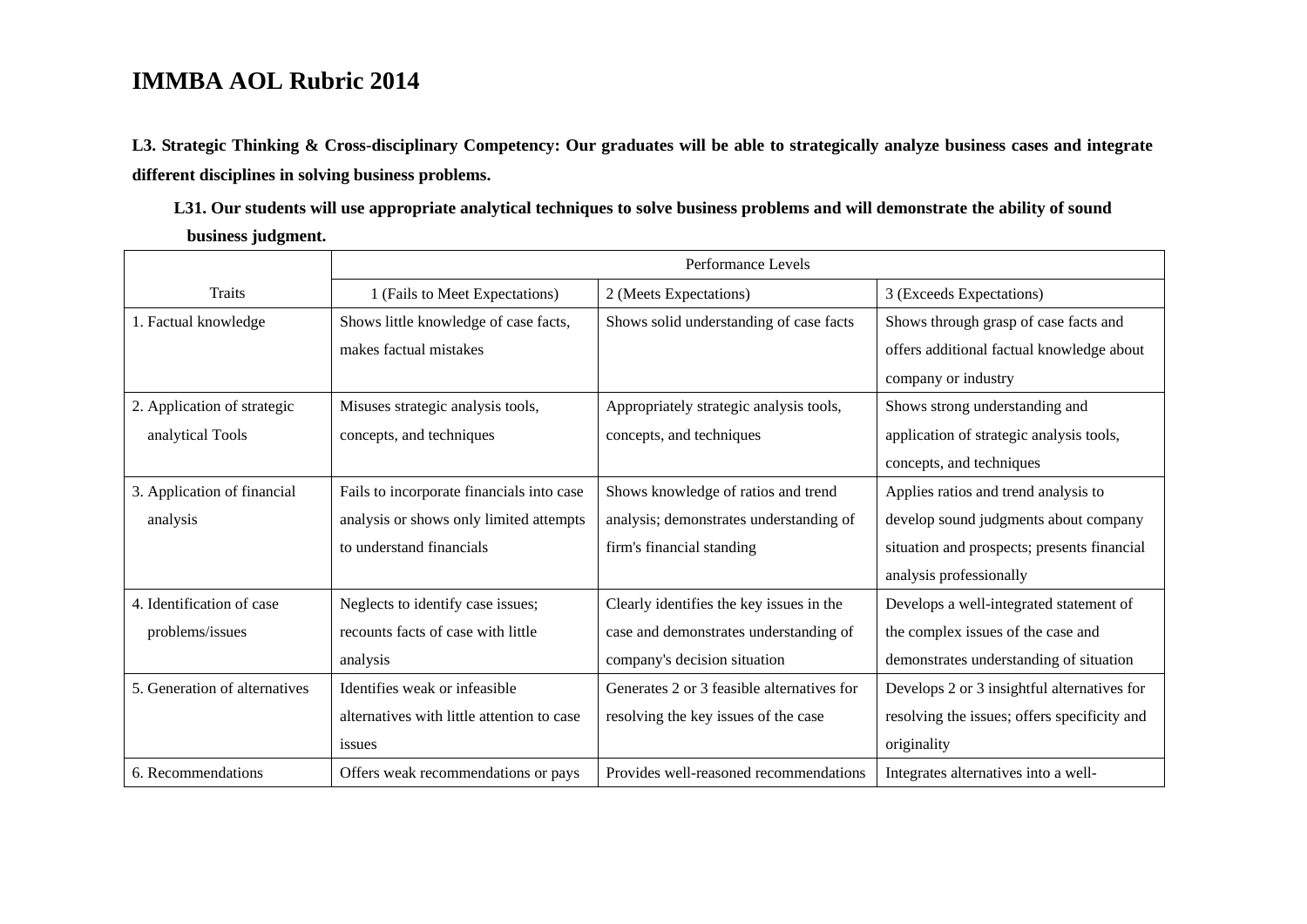|                      | little attention to addressing case issues | that follow from the preceding analysis | developed action plan; offers specificity, |
|----------------------|--------------------------------------------|-----------------------------------------|--------------------------------------------|
|                      |                                            | and clearly address case issues; no     | priorities, and sequencing of actions      |
|                      |                                            | surprises                               |                                            |
| 7. Business judgment | Shows little attention to presenting       | Provides good arguments backed up with  | Provides strong rationale and convincing   |
|                      | sound arguments or backing up ideas        | factual knowledge, analysis, and        | arguments throughout; demonstrates sound   |
|                      | with analysis; offers "I think"            | persuasive rationale                    | business judgment                          |
|                      | statements                                 |                                         |                                            |

### **L32. Our students will synthesize different discipline areas.**

|                             | Performance Levels                    |                                         |                                              |  |
|-----------------------------|---------------------------------------|-----------------------------------------|----------------------------------------------|--|
| <b>Traits</b>               | 1 (Fails to Meet Expectations)        | 2 (Meets Expectations)                  | 3 (Exceeds Expectations)                     |  |
| 1. Consideration            | Deals only with a single perspective  | Begins to relate alternative views from | Addresses perspectives noted previously,     |  |
|                             | and fails to discuss possible         | other disciplines to qualify analysis.  | and additional diverse perspectives other    |  |
|                             | perspectives from other disciplines.  |                                         | disciplines to qualify analysis.             |  |
| 2. Management principle     | Lacks understanding of basic          | Shows clear comprehension of basic      | Integrates and applies basic management      |  |
|                             | management principles and strategic   | management principles and strategic     | principles and strategic thinking approach   |  |
|                             | thinking approach.                    | thinking approach.                      | across multiple disciplines.                 |  |
| 3. Discipline knowledge     | Does not incorporate appropriate      | Somewhat applies appropriate            | Clearly and reflectively applies appropriate |  |
|                             | argumentation and methodology of      | argumentation and methodology of other  | argumentation and methodology of other       |  |
|                             | other disciplines                     | disciplines                             | disciplines                                  |  |
| 4. Intellectual sensitivity | Does not yet demonstrate intellectual | Somewhat Demonstrates intellectual      | Demonstrates a high degree of intellectual   |  |
|                             | acuity, imagination, and sensitivity. | acuity, imagination, and sensitivity.   | acuity, imagination, and sensitivity.        |  |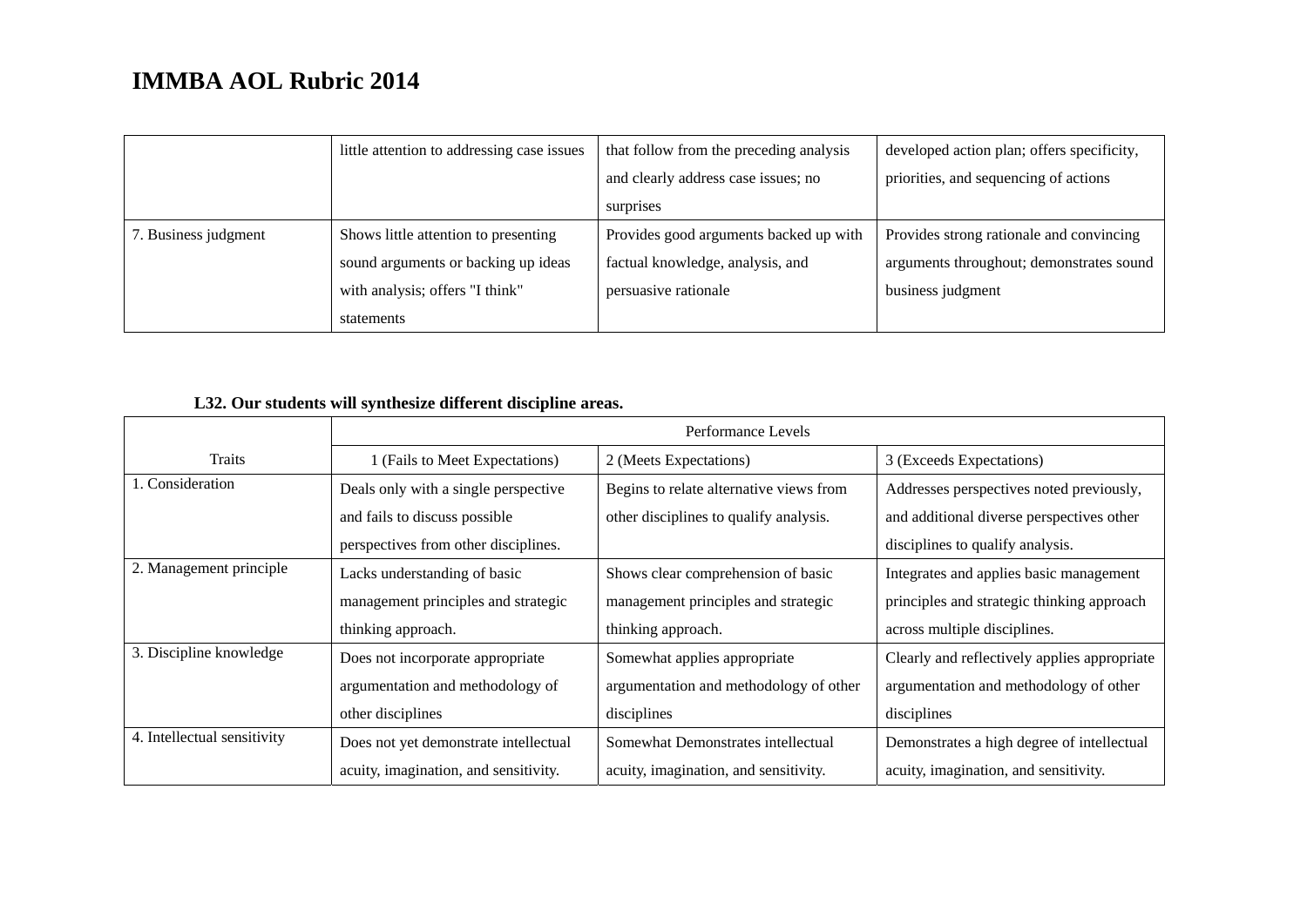| 5. Horizontal synthesis | Does not yet integrate interdisciplinary | Partially integrates interdisciplinary skills | Successfully integrates interdisciplinary |
|-------------------------|------------------------------------------|-----------------------------------------------|-------------------------------------------|
|                         | skills and knowledge.                    | and knowledge.                                | skills and knowledge.                     |
| 6. Vertical synthesis   | Does not yet demonstrate awareness of    | Demonstrates some awareness of inter-         | Clearly demonstrates an awareness of      |
|                         | inter-relationships among self, the      | relationships among self, the discipline,     | inter-relationships among self, the       |
|                         | discipline, business, and society.       | business, and society                         | discipline, business, and society.        |